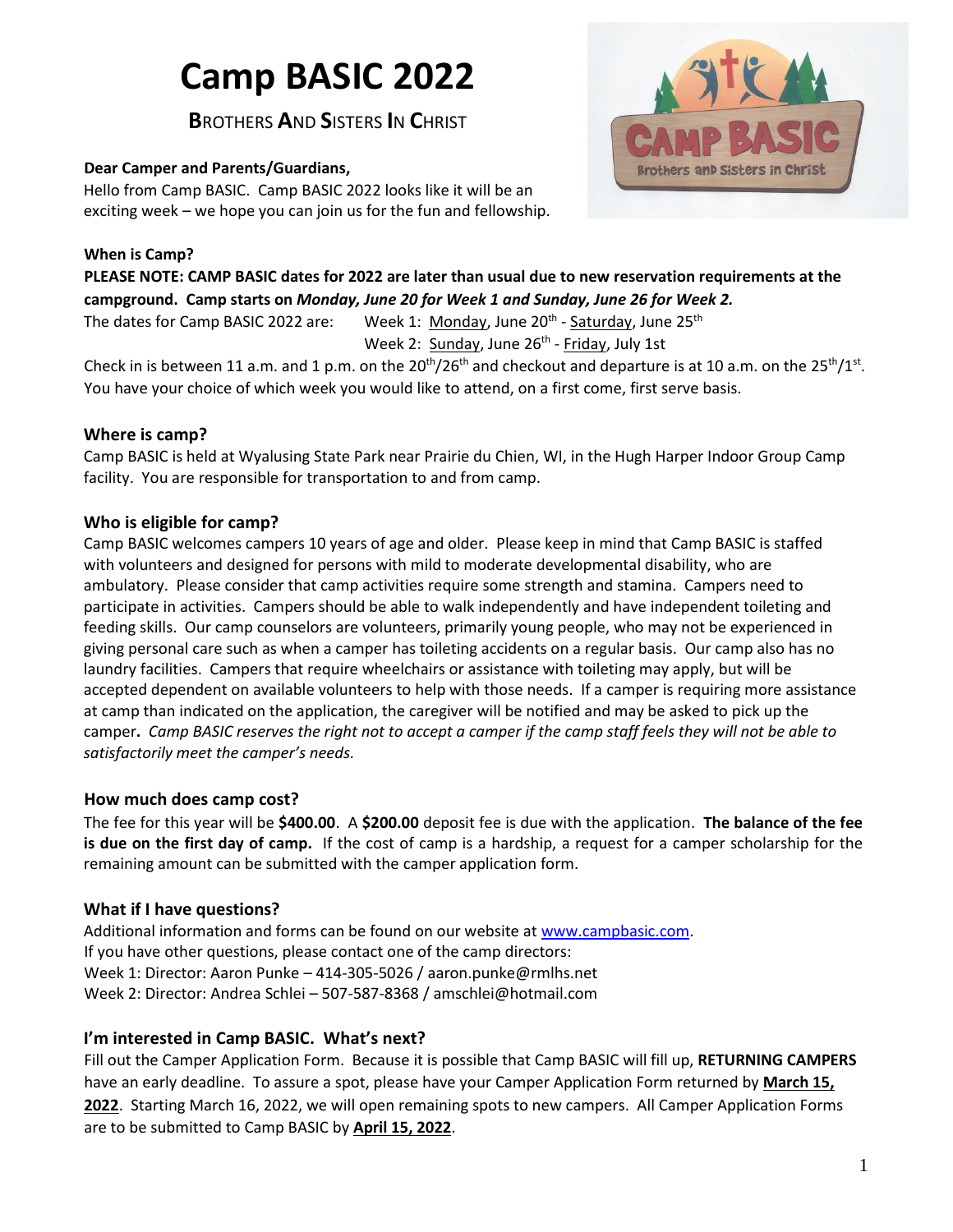#### **General Camper Application Form Information**

Please fill out the Camper Application Form completely. If the information is not applicable to the camper, write N/A in the space provided. We would encourage you to attach any extra information you feel may assist us in providing the best care possible. After you have completed all questions and gathered all required signatures, please mail the Camper Application Form to Camp BASIC. **We request that the Camper Application Form be returned by March 15 for returning campers, and by April 15 for new campers.** CAMPERS MUST HAVE COMPLETED, SIGNED FORMS IN ORDER TO ATTEND CAMP. No exceptions will be made.

**Please make sure all pages of the Camper Application Form are filled out completely and signed.** Please mark the week you wish to attend, include the \$200.00 deposit payable to **Camp Basic**, and return the Camper Application Form to:

> **Timothy Mackey, Treasurer 34 La Crescenta Circle Madison, WI 53716**

#### **Medical and Medication Information**

The Medical and Medication Information must be filled out completely. Please be aware that Camp BASIC may not have trained medical professionals on staff. In the absence of a licensed nurse, one of the camp directors will pass out medications. For this reason, it is very important that all medical information is complete and instructions for medication are clear. **If a significant medication change, health condition or surgery occurs in the month prior to camp, please call the camp director prior to camp to discuss how the change may impact the camper's experience at cam**p. **The camp director will notify the camp nurse of these changes before camp.**

In the event of an illness or medical emergency, the camper will be taken to Crossing Rivers Health Emergency and Urgent Care in Prairie du Chien. Some members of camp staff will be certified in Basic First Aid and CPR.

Medications will ONLY be accepted in original containers from the pharmacy or **pharmacy prepared blister/bubble** packs for safety and ease of administration. **Camp staff cannot give out unidentified medication.** Nurses/staff will NOT accept home filled baggies or envelopes or pill minders. Liquids and powders can be sent in original containers with current administration instructions on pharmacy label. As needed medications will be accepted either in blister/bubble packages or ORIGINAL pill bottles with current administration instructions. Expiration date must be current. *Please note that as needed medications can only be given with permission!* We do carry some products. See the medical care section of the application. Please provide a list of medications on your application. We realize this may change by camp but having a general idea early will help us plan.

*If you have any questions or concerns about blister/bubble packs, check the appropriate box under MEDICATIONS on the Camper Application Form and one of our nurses will contact you.*

**We look forward to receiving your application!** Camp Directors will send an informational letter to all registered campers in May.

Please keep Camp BASIC in your prayers. Camp BASIC always appreciate donations from individuals or organizations. They may be sent to our Treasurer at the address above.

We pray that God continues to bless you and we hope to see you at Camp BASIC 2022!

**Yours in Christ,** Aaron Punke and Andrea Schlei Camp BASIC Directors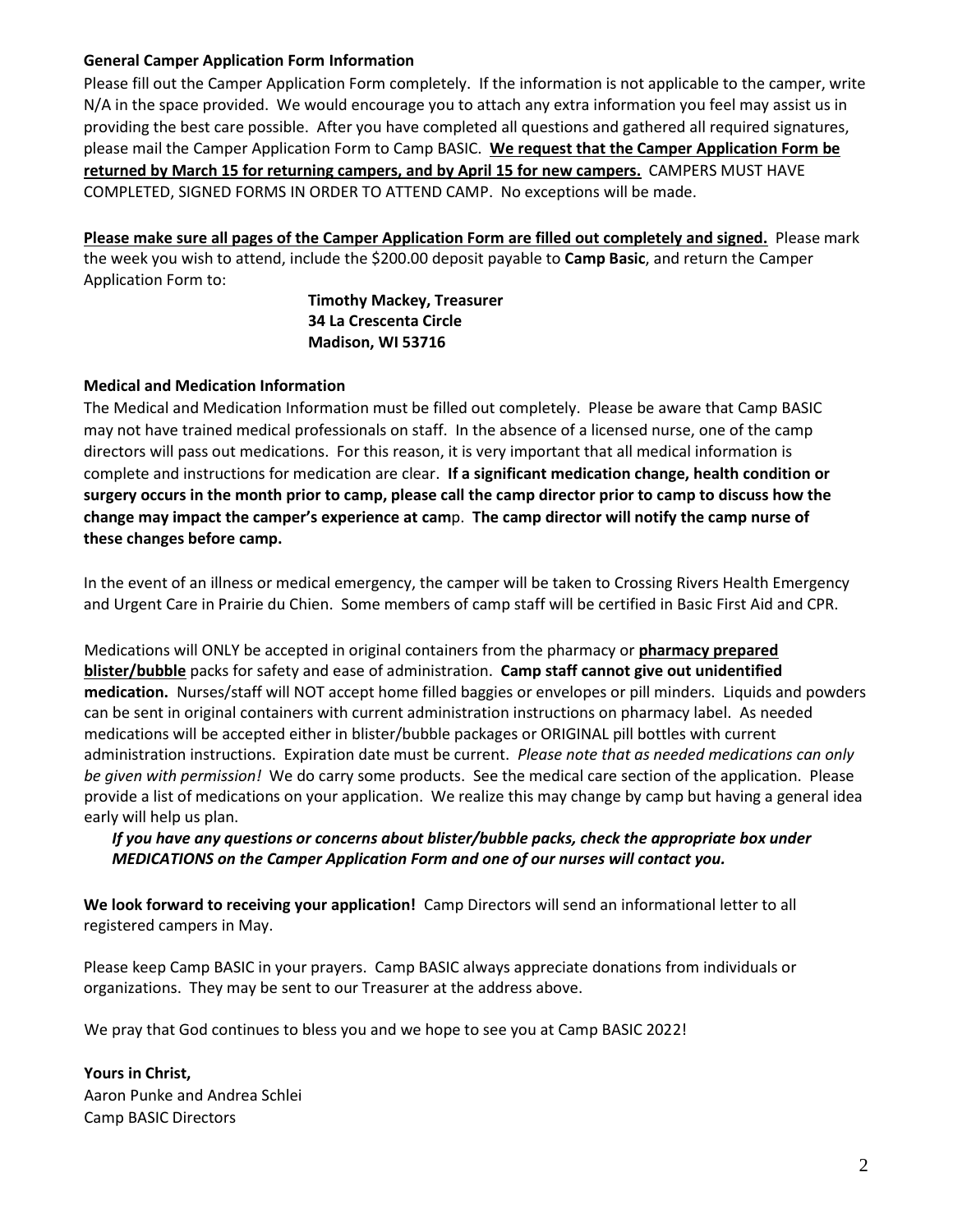# **CAMP BASIC 2022 CAMPER APPLICATION FORM**

| Please select your week: $\Box$ Week 1: June 20-25, 2022                                                                                                      |                    |  |  |
|---------------------------------------------------------------------------------------------------------------------------------------------------------------|--------------------|--|--|
| $\Box$ Week 2: June 26-July 1, 2022                                                                                                                           |                    |  |  |
|                                                                                                                                                               | $\Box$ Either Week |  |  |
| Camper name: (First) ________________________(Last) _______________________Nickname: _________________________                                                |                    |  |  |
|                                                                                                                                                               |                    |  |  |
|                                                                                                                                                               |                    |  |  |
|                                                                                                                                                               |                    |  |  |
|                                                                                                                                                               |                    |  |  |
| Age: ________ Date of birth: ____/ ____/ Gender (circle): Male Female                                                                                         |                    |  |  |
| T-shirt size (please circle size): Small Medium Large XL XXL 3XL                                                                                              |                    |  |  |
| Is the camper their own guardian? $\Box$ Yes $\Box$ No<br>Camper lives (circle): Independently With family With foster family Group home Residential facility |                    |  |  |
|                                                                                                                                                               |                    |  |  |
|                                                                                                                                                               |                    |  |  |
|                                                                                                                                                               |                    |  |  |
|                                                                                                                                                               |                    |  |  |
|                                                                                                                                                               |                    |  |  |
| Parent/Guardian: ___________________________________Home phone: (____) _____________Cell: (____) ____________                                                 |                    |  |  |
|                                                                                                                                                               |                    |  |  |
|                                                                                                                                                               |                    |  |  |
| Where should correspondence be sent? $\square$ Camper $\square$ Guardian $\square$ Agency listed above                                                        |                    |  |  |
| Should correspondence be sent via? $\Box$ Mail $\Box$ Email                                                                                                   |                    |  |  |
| <b>Additional emergency contacts:</b>                                                                                                                         |                    |  |  |
|                                                                                                                                                               |                    |  |  |
|                                                                                                                                                               |                    |  |  |
|                                                                                                                                                               |                    |  |  |
|                                                                                                                                                               |                    |  |  |
| <b>INSURANCE INFORMATION: (or attach copy)</b>                                                                                                                |                    |  |  |
|                                                                                                                                                               |                    |  |  |
|                                                                                                                                                               |                    |  |  |
| Health Care/Advanced Directives that medical personnel should be aware of:                                                                                    |                    |  |  |
|                                                                                                                                                               |                    |  |  |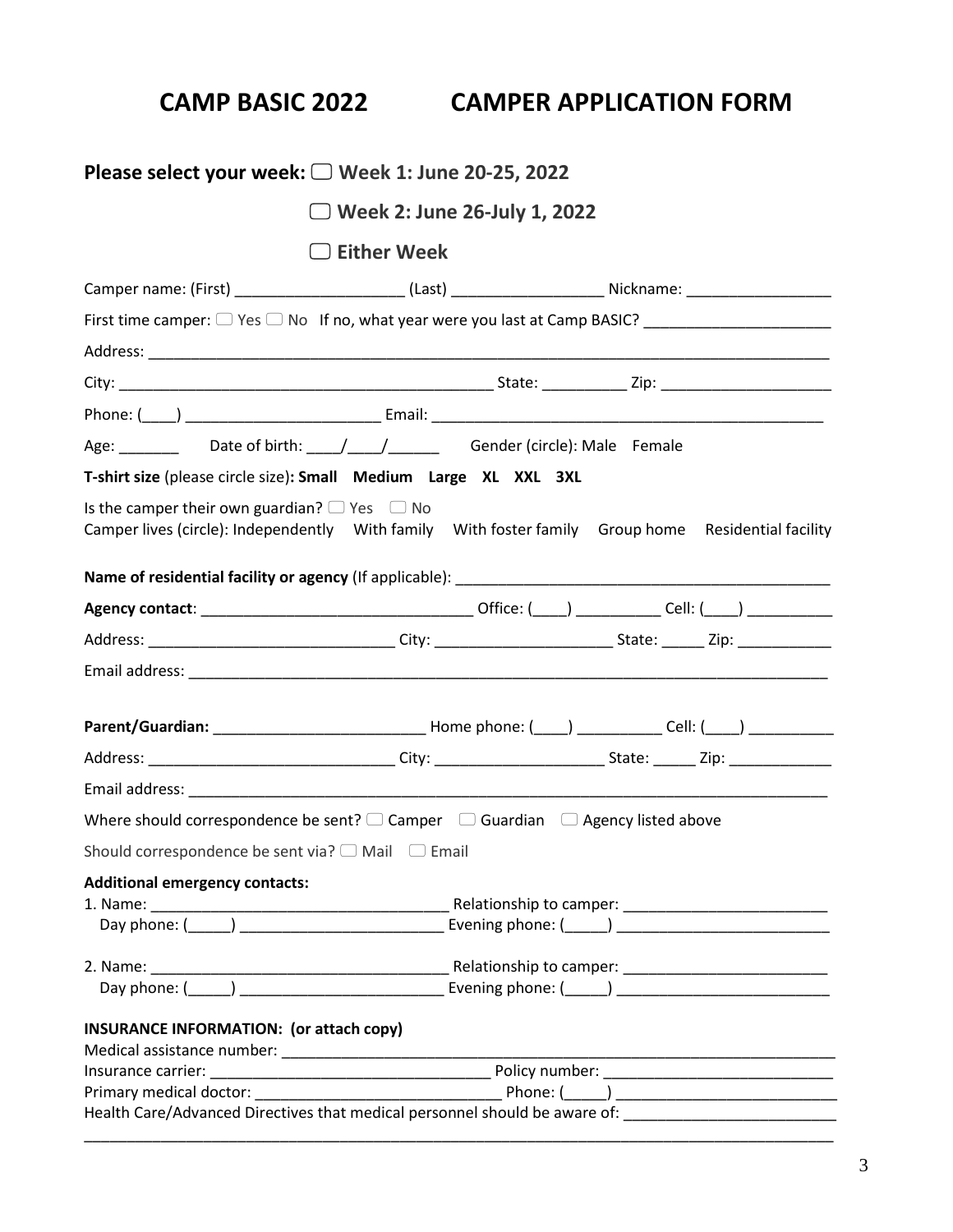### **RELIGIOUS BACKGROUND:**

| Does camper attend church services regularly? $\Box$ Yes $\Box$ No                            |                             |  |  |  |
|-----------------------------------------------------------------------------------------------|-----------------------------|--|--|--|
| Does/has camper attend religious instruction class? $\Box$ Yes $\Box$ No                      |                             |  |  |  |
| If yes, please describe type (Sunday school, Confirmation class, Bible study, etc.)           |                             |  |  |  |
|                                                                                               |                             |  |  |  |
| <b>MEDICAL CARE:</b>                                                                          |                             |  |  |  |
| $\Box$ I have a medical concern regarding camp and wish to be contacted by one of the nurses. |                             |  |  |  |
|                                                                                               |                             |  |  |  |
|                                                                                               |                             |  |  |  |
| Cognitive ability/developmental delay: □ Mild □ Moderate □ Severe developmental delay         |                             |  |  |  |
| <b>Allergies:</b> $\Box$ None $\Box$ Food $\Box$ Drug $\Box$ Environmental $\Box$ Other       |                             |  |  |  |
|                                                                                               |                             |  |  |  |
| <b>Seizure disorders:</b>                                                                     |                             |  |  |  |
|                                                                                               |                             |  |  |  |
|                                                                                               |                             |  |  |  |
|                                                                                               |                             |  |  |  |
|                                                                                               |                             |  |  |  |
|                                                                                               |                             |  |  |  |
|                                                                                               |                             |  |  |  |
|                                                                                               |                             |  |  |  |
|                                                                                               |                             |  |  |  |
| Current Health: If any are frequently occurring, please describe how best treated.            |                             |  |  |  |
| $\Box$ Nausea                                                                                 | $\Box$ Nightmares           |  |  |  |
| $\Box$ Diarrhea                                                                               | Stomach aches               |  |  |  |
| $\Box$ Dizziness                                                                              | $\Box$ Headaches            |  |  |  |
| $\Box$ Over fatigue                                                                           | $\Box$ Homesickness         |  |  |  |
| $\Box$ Earaches                                                                               | $\Box$ Constipation         |  |  |  |
|                                                                                               |                             |  |  |  |
|                                                                                               |                             |  |  |  |
| <b>Other Health History:</b>                                                                  |                             |  |  |  |
| $\Box$ Asthma                                                                                 | $\Box$ Recent surgery       |  |  |  |
| $\Box$ Chronic or recurring illness                                                           | $\Box$ Skin disorder        |  |  |  |
| $\Box$ Shortness of breath                                                                    | $\Box$ Stomach problems     |  |  |  |
| $\Box$ Bleeding/clotting disorders                                                            |                             |  |  |  |
| $\Box$ Heart problems (heart failure, abnormal rhythm)                                        | Other:                      |  |  |  |
| $\Box$ Heat related problems (Camp has no air conditioning.)                                  | $\Box$ Uses a CPAP or BIPAP |  |  |  |
| $\Box$ High blood pressure                                                                    | $\Box$ Wears glasses        |  |  |  |
| $\Box$ Joint problems                                                                         | $\Box$ Wears dentures       |  |  |  |
| Explain: Explain:                                                                             |                             |  |  |  |
|                                                                                               |                             |  |  |  |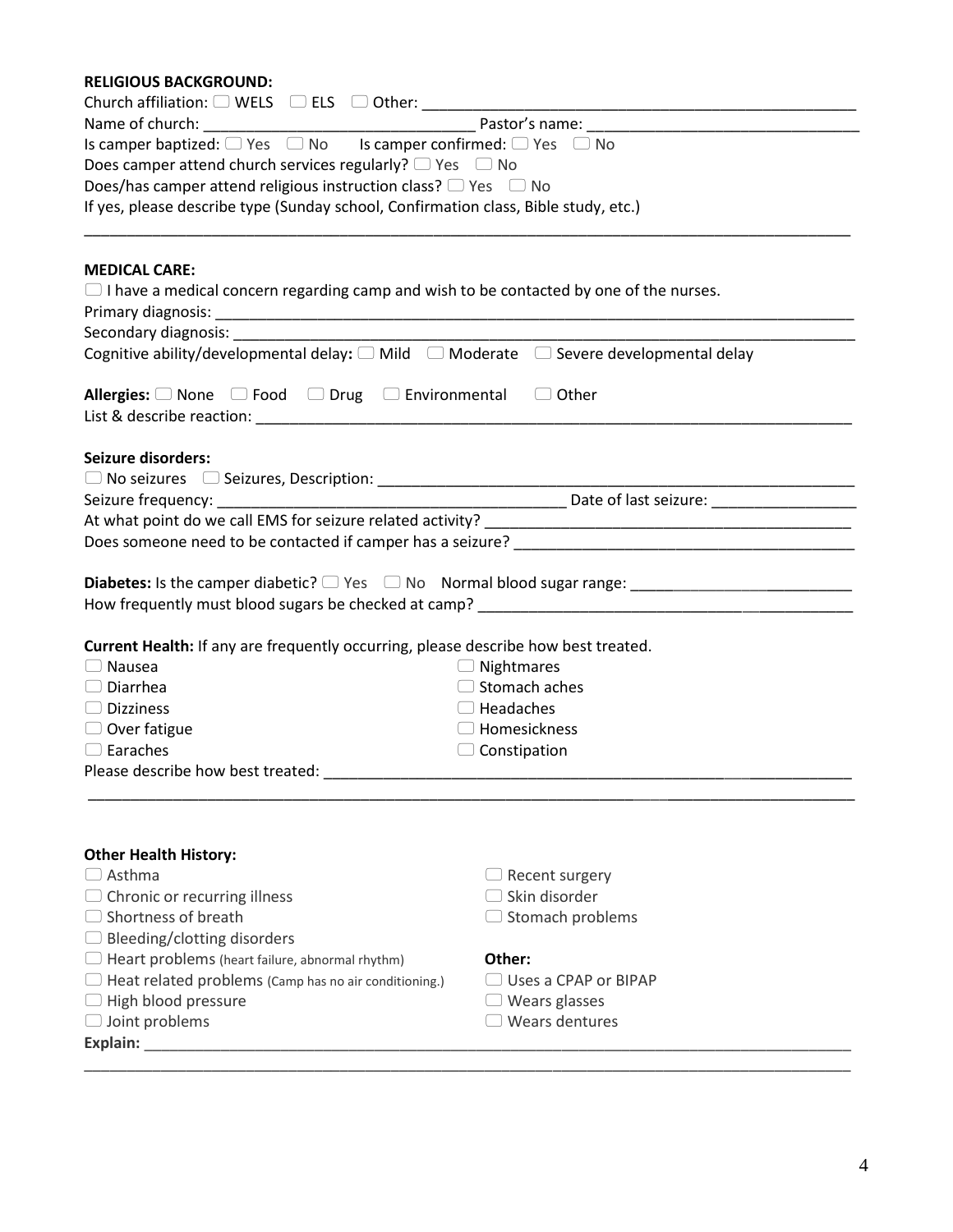#### **MEDICATIONS:**

Does the camper take medications?  $\Box$  Yes  $\Box$  No

**All medications must be bubble/blister packed** as indicated in the attached letter:

 $\Box$  I understand the medication bubble pack guidelines and will have no trouble complying.

 $\Box$  I am confused by the bubble pack guidelines and wish to be contacted by the nurse.

 $\Box$  It will be difficult for me to obtain bubble packs and wish to be contacted by the nurse.

## *Please attach copy of current med list or fill out provided form at the end of this packet. We realize it may change, but this aids preparations!*

# **Permission to use over the counter (OTC) medication provided by Camp BASIC:**

|                                    | $\Box$ Yes $\Box$ No Acetaminophen/Tylenol $\Box$ Yes $\Box$ No Cough syrup/drops                    |                                     |                                                                                                                                |
|------------------------------------|------------------------------------------------------------------------------------------------------|-------------------------------------|--------------------------------------------------------------------------------------------------------------------------------|
| $\Box$ Yes $\Box$ No Decongestant  |                                                                                                      |                                     | $\Box$ Yes $\Box$ No Antibiotic ointment                                                                                       |
| $\Box$ Yes $\Box$ No Ibuprofen     |                                                                                                      | $\Box$ Yes $\Box$ No Stool softener |                                                                                                                                |
| $\Box$ Yes $\Box$ No Antihistamine |                                                                                                      | $\Box$ Yes $\Box$ No Antacid        |                                                                                                                                |
|                                    | $\Box$ Yes $\Box$ No Hydrocortisone ointment $\Box$ Yes $\Box$ No Antidiarrheal                      |                                     |                                                                                                                                |
|                                    |                                                                                                      |                                     |                                                                                                                                |
|                                    | Please provide instructions if different from OTC label instructions.                                |                                     |                                                                                                                                |
|                                    | If the camper/camper's family prefers a brand name, please bring it with you to camp.                |                                     |                                                                                                                                |
| <b>MOBILITY:</b>                   |                                                                                                      |                                     |                                                                                                                                |
|                                    | Can the camper walk: $\Box$ Unaided $\Box$ With physical assistance $\Box$ Walker/cane               |                                     |                                                                                                                                |
|                                    | Walking speed: $\Box$ Slow $\Box$ Medium $\Box$ Fast                                                 |                                     |                                                                                                                                |
|                                    | Wheelchair needed for long distances? $\Box$ No $\Box$ Yes--Please bring. Camp does not provide one. |                                     |                                                                                                                                |
|                                    |                                                                                                      |                                     |                                                                                                                                |
|                                    |                                                                                                      |                                     |                                                                                                                                |
| <b>SPEECH &amp; COMMUNICATION:</b> |                                                                                                      |                                     |                                                                                                                                |
|                                    |                                                                                                      |                                     | $\Box$ Verbal $\Box$ Non-verbal Able to read? $\Box$ Yes $\Box$ No Able to write? $\Box$ Yes $\Box$ No                         |
|                                    |                                                                                                      |                                     |                                                                                                                                |
|                                    |                                                                                                      |                                     |                                                                                                                                |
| <b>PERSONAL HYGIENE:</b>           |                                                                                                      |                                     |                                                                                                                                |
|                                    |                                                                                                      |                                     | $\Box$ Showers independently $\Box$ Needs verbal cues $\Box$ Needs total assistance showering $\Box$ Needs shower chair        |
|                                    |                                                                                                      |                                     | Needs assistance with: $\Box$ Shampooing hair $\Box$ Washing body $\Box$ Adjusting water temp $\Box$ Brushing teeth            |
|                                    | $\Box$ Shaving $\Box$ Menstrual Care                                                                 |                                     |                                                                                                                                |
|                                    |                                                                                                      |                                     |                                                                                                                                |
|                                    |                                                                                                      |                                     |                                                                                                                                |
| <b>DRESSING:</b>                   |                                                                                                      |                                     |                                                                                                                                |
|                                    | $\Box$ Dresses/undresses independently $\Box$ Needs partial assistance $\Box$ Needs total assistance |                                     |                                                                                                                                |
|                                    |                                                                                                      |                                     | Can put on: $\Box$ Underwear $\Box$ Socks $\Box$ Shirt $\Box$ Pants Can: $\Box$ Button $\Box$ Snap $\Box$ Zip $\Box$ Tie shoes |
|                                    |                                                                                                      |                                     |                                                                                                                                |
| <b>SLEEP PATTERNS:</b>             |                                                                                                      |                                     |                                                                                                                                |
|                                    | Sleeps through night: $\Box$ Yes $\Box$ No, explain                                                  |                                     |                                                                                                                                |
|                                    |                                                                                                      |                                     |                                                                                                                                |
| <b>BATHROOM USE:</b>               |                                                                                                      |                                     |                                                                                                                                |
|                                    | $\Box$ Uses toilet independently $\Box$ Needs reminders $\Box$ Needs help wiping                     |                                     |                                                                                                                                |
|                                    | $\Box$ Uses incontinent briefs: $\Box$ All day $\Box$ Nights only                                    |                                     |                                                                                                                                |
|                                    |                                                                                                      |                                     | If camper requires incontinent briefs, please provide an adequate supply for the time they will be at camp.                    |
|                                    | $\Box$ Has toileting schedule. Explain schedule:                                                     |                                     |                                                                                                                                |
|                                    |                                                                                                      |                                     | How does he/she communicate when they need to use the restroom?                                                                |
| Comments:                          |                                                                                                      |                                     |                                                                                                                                |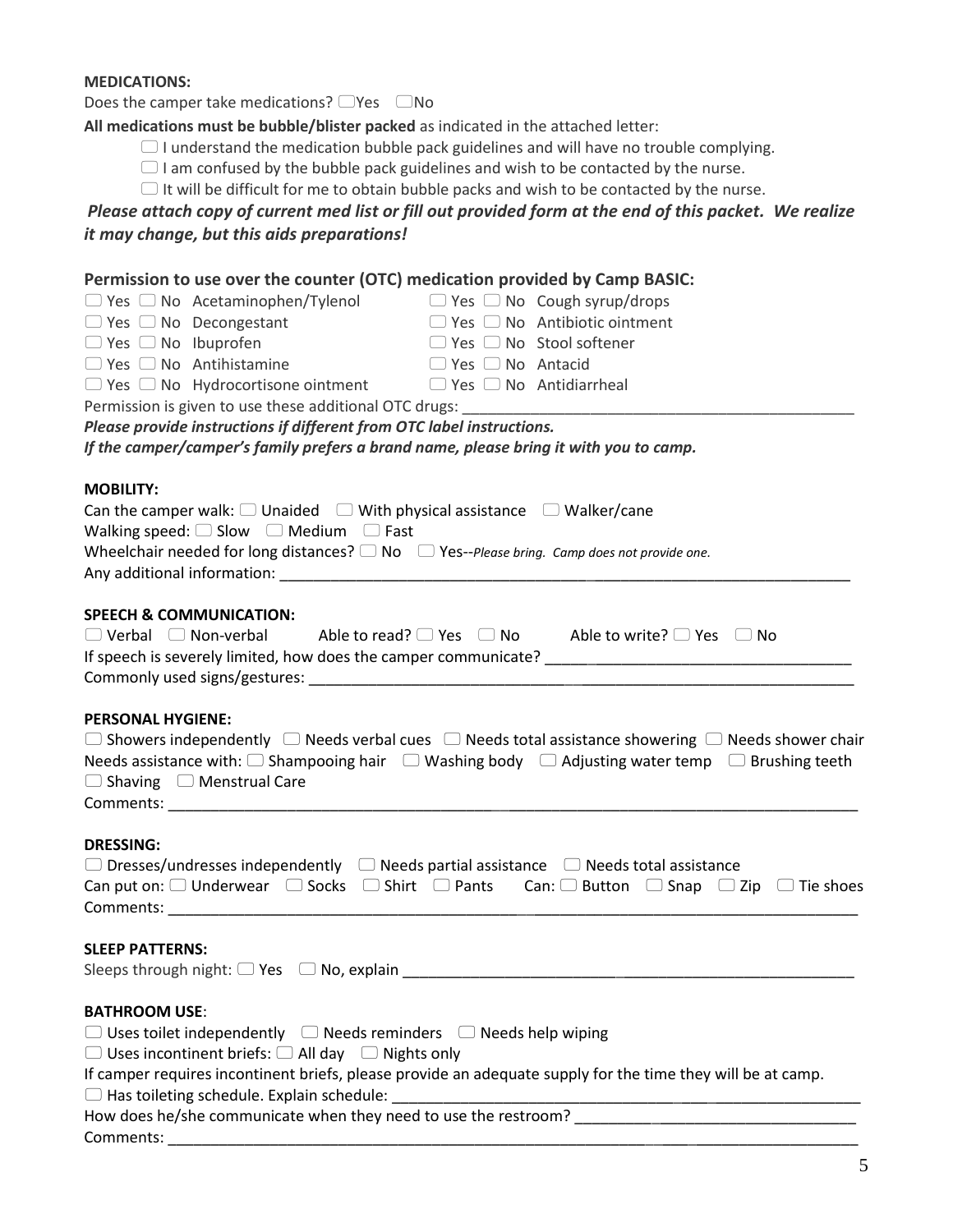# **BEHAVIOR:**

Activity level:

| $\Box$ Has typical attention span for length of an activity [or] $\Box$ Has a short attention span/is easily distracted |  |
|-------------------------------------------------------------------------------------------------------------------------|--|
| $\Box$ Is underactive (needs motivation to participate) [or] $\Box$ Is overactive (needs help calming to participate)   |  |
| Please describe how you manage his/her activity level, encourage him/her to participate, etc.                           |  |

\_\_\_\_\_\_\_\_\_\_\_\_\_\_\_\_\_\_\_\_\_\_\_\_\_\_\_\_\_\_\_\_\_\_\_\_\_\_\_\_\_\_\_\_\_\_\_\_\_\_\_\_\_\_\_\_\_\_\_\_\_\_\_\_\_\_\_\_\_\_\_\_\_\_\_\_\_\_\_\_\_\_\_\_\_\_\_\_\_\_

| <b>BEHAVIOR</b>                                                                                                                                                                    | <b>NEVER</b>                                   | SELDOM                                 | <b>OFTEN</b>                     | EXPLAIN/DETAILS                                                                                                          |
|------------------------------------------------------------------------------------------------------------------------------------------------------------------------------------|------------------------------------------------|----------------------------------------|----------------------------------|--------------------------------------------------------------------------------------------------------------------------|
| Stubborn                                                                                                                                                                           | $\Box$                                         |                                        | $\begin{array}{ccc} \end{array}$ |                                                                                                                          |
| Self-abusive                                                                                                                                                                       | $\Box$                                         | $\begin{pmatrix} 1 \\ 1 \end{pmatrix}$ | □                                | <u> 1989 - Johann John Stein, markin fan it ferskearre fan it ferskearre fan it ferskearre fan it ferskearre fan </u>    |
| Uses inappropriate words $\Box$                                                                                                                                                    |                                                |                                        | $(\ )$                           |                                                                                                                          |
| Yelling/disruptive                                                                                                                                                                 | $\begin{pmatrix} 1 & 1 \\ 1 & 1 \end{pmatrix}$ |                                        |                                  |                                                                                                                          |
| Wanders                                                                                                                                                                            |                                                |                                        |                                  |                                                                                                                          |
| behaviors. If this is an area of concern for an individual, please contact the camp director.):                                                                                    |                                                |                                        |                                  | Describe approaches to be used with difficult behavior. (Camp staff is not specifically trained to deal with challenging |
|                                                                                                                                                                                    |                                                |                                        |                                  |                                                                                                                          |
| LEISURE TIME ACTIVITIES: (What does the camper do for fun at home or like best about camp?)                                                                                        |                                                |                                        |                                  |                                                                                                                          |
| Hobbies/interests:                                                                                                                                                                 |                                                |                                        |                                  |                                                                                                                          |
|                                                                                                                                                                                    |                                                |                                        |                                  |                                                                                                                          |
|                                                                                                                                                                                    |                                                |                                        |                                  |                                                                                                                          |
|                                                                                                                                                                                    |                                                |                                        |                                  |                                                                                                                          |
| Does the camper enjoy:                                                                                                                                                             |                                                |                                        |                                  |                                                                                                                          |
| $\Box$ Crafts/coloring $\Box$ Singing $\Box$ Dancing $\Box$ Nature $\Box$ Outdoor games $\Box$ Puzzles                                                                             |                                                |                                        |                                  |                                                                                                                          |
|                                                                                                                                                                                    |                                                |                                        |                                  |                                                                                                                          |
|                                                                                                                                                                                    |                                                |                                        |                                  |                                                                                                                          |
| Swimming: $\Box$ Independent $\Box$ Uses life vest $\Box$ Can use waterslide $\Box$ Does not swim                                                                                  |                                                |                                        |                                  |                                                                                                                          |
|                                                                                                                                                                                    |                                                |                                        |                                  | Does not swim but likes to: $\Box$ Dangles toes $\Box$ Observes others $\Box$ Would not like being near water            |
|                                                                                                                                                                                    |                                                |                                        |                                  | Any activities the camper should not participate in or fears?                                                            |
|                                                                                                                                                                                    |                                                |                                        |                                  |                                                                                                                          |
| MEALTIME: Staff will make every effort to adhere to diets. However, they may not be able to keep strict diets. If there are special<br>requirements, please send food with camper. |                                                |                                        |                                  |                                                                                                                          |
|                                                                                                                                                                                    |                                                |                                        |                                  |                                                                                                                          |
| If sugar is restricted, is it: $\Box$ None at all $\Box$ Limited $\Box$ Controlled                                                                                                 |                                                |                                        |                                  |                                                                                                                          |
| If controlled, please explain:                                                                                                                                                     |                                                |                                        |                                  |                                                                                                                          |
| May the camper deviate from their diet, or portions of it, during camp? $\Box$ Yes $\Box$ No                                                                                       |                                                |                                        |                                  |                                                                                                                          |
| If yes, specify:                                                                                                                                                                   |                                                |                                        |                                  |                                                                                                                          |
| Food dislikes: North Management                                                                                                                                                    |                                                |                                        |                                  |                                                                                                                          |
| $\Box$ Eats independently $\Box$ Needs food cut $\Box$ Needs total assistance                                                                                                      |                                                |                                        |                                  |                                                                                                                          |
|                                                                                                                                                                                    |                                                |                                        |                                  |                                                                                                                          |
| May the camper have seconds within reason? $\Box$ Yes $\Box$ No                                                                                                                    |                                                |                                        |                                  |                                                                                                                          |
| May the camper drink coffee? $\Box$ Regular $\Box$ Decaf                                                                                                                           |                                                |                                        |                                  |                                                                                                                          |

**Please include any additional information you feel will aid us in caring for your camper.**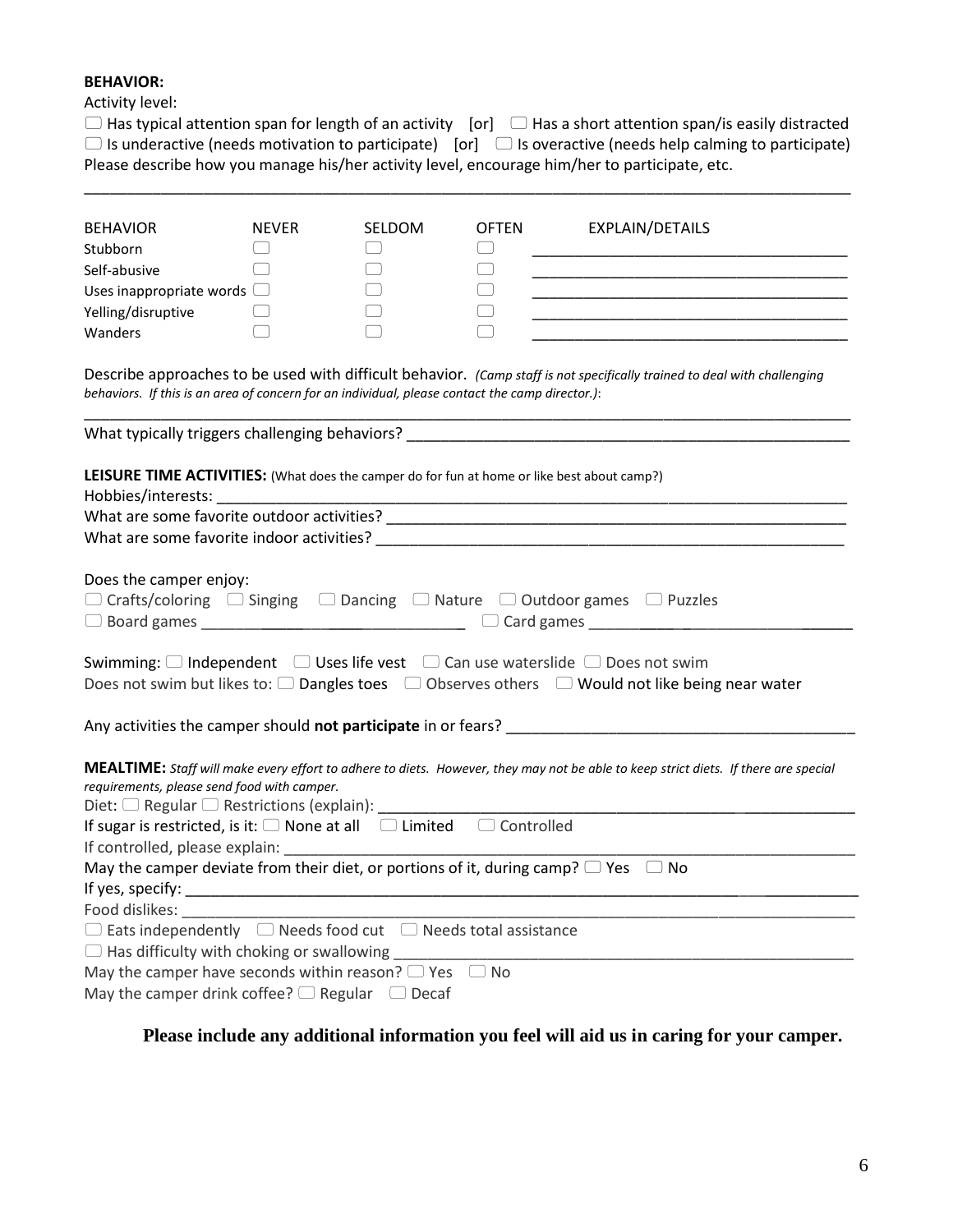# **MEDICATION FORM**

## **or attach printed form**

Camper administers his or her own medications at home?  $\Box$  Yes  $\Box$  No Please list **ALL** medications (including over-the-counter or non-prescription drugs) taken routinely. Our routine schedule for medication administration is 8 a.m., noon, 5 p.m., and 8 p.m. Please inform us if there is a specific time to administer meds. **Please bring enough medication to last the entire Camp week.**

MEDICATIONS MUST BE BROUGHT TO CAMP IN ORIGINAL CONTAINERS FROM THE PHARMACY OR BLISTER/BUBBLE PACKS, which clearly identify content, dose, and frequency. Medications will be dispensed by camp staff who may not be licensed or trained medical personnel.

| <b>MEDICATION NAME</b>     | <b>DOSAGE</b>     | <b>FREQUENCY</b> | <b>TIMES</b>   |
|----------------------------|-------------------|------------------|----------------|
| Example: Dilantin chewable | $2 - 50$ mg tabs. | 4 times a day    | 8 a.m., Noon,  |
|                            |                   |                  | 5 p.m., 8 p.m. |
|                            |                   |                  |                |
|                            |                   |                  |                |
|                            |                   |                  |                |
|                            |                   |                  |                |
|                            |                   |                  |                |
|                            |                   |                  |                |
|                            |                   |                  |                |
|                            |                   |                  |                |
|                            |                   |                  |                |
|                            |                   |                  |                |
|                            |                   |                  |                |
|                            |                   |                  |                |
|                            |                   |                  |                |
|                            |                   |                  |                |
|                            |                   |                  |                |
|                            |                   |                  |                |
|                            |                   |                  |                |
|                            |                   |                  |                |
|                            |                   |                  |                |
|                            |                   |                  |                |
|                            |                   |                  |                |
|                            |                   |                  |                |
|                            |                   |                  |                |
|                            |                   |                  |                |